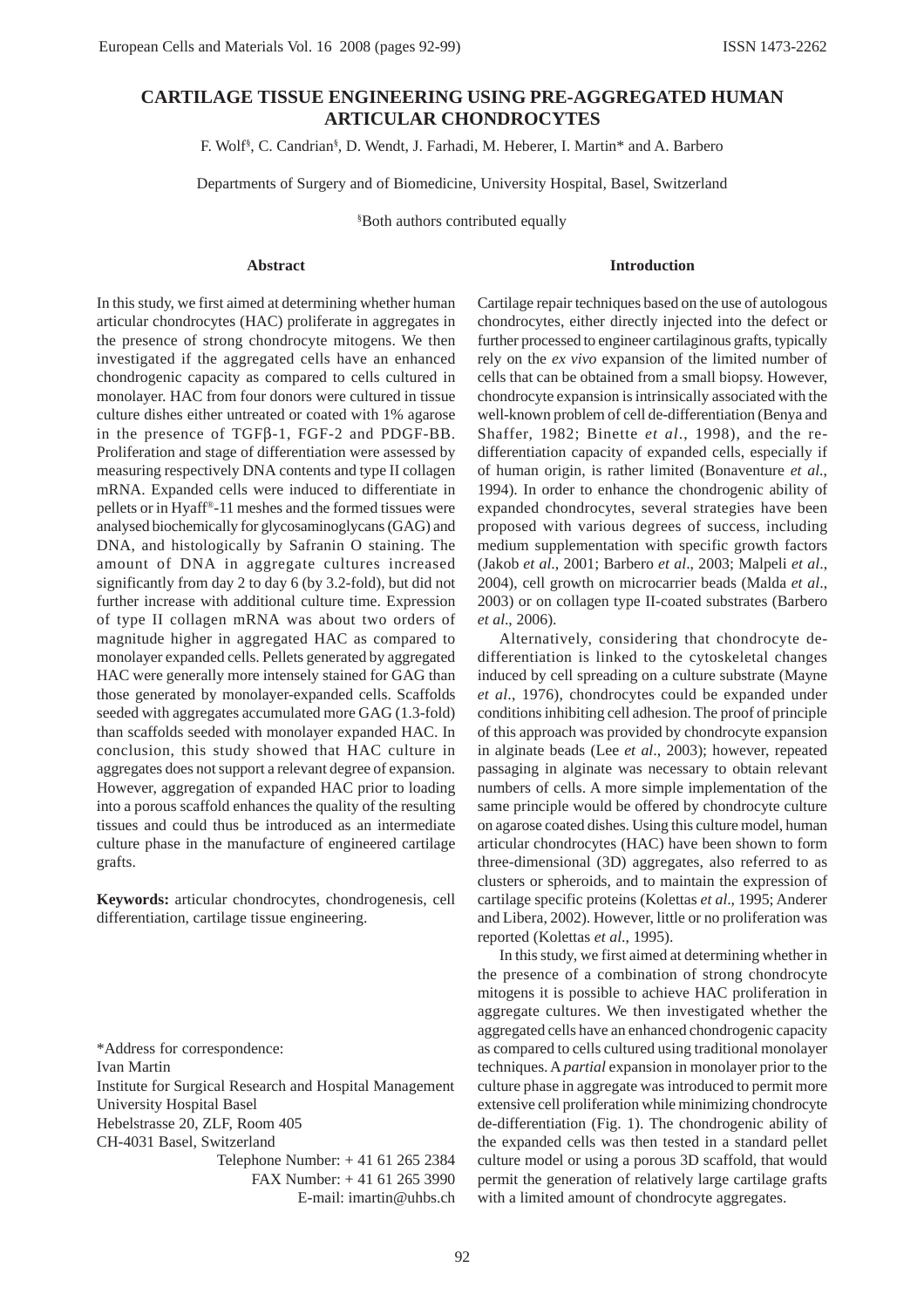

**Figure 1. Experimental design.** Human articular chondrocytes (HAC) isolated from cartilage biopsies ( $N = 4$ ) were expanded for one passage in monolayer (*Phase 1*) and then cultured in dishes either uncoated or coated with agarose to generate monolayer cells or form aggregates, respectively (*Phase 2*). At the end of *Phase 2*, aggregates or monolayer expanded chondrocytes were induced to redifferentiate in a pellet culture model or within Hyaff®-11 non-woven meshes (*Phase 3*).

### **Materials and Methods**

#### **Cartilage collection and cell isolation**

Human articular cartilage samples (approximately 200 mg tissue) were collected after informed consent and in accordance with the local Ethical Commission from the knee joints of 4 individuals with no known clinical history of joint disorders (*donor 1*: female, 51 years; *donor 2*: female, 67 years; *donor 3*: male, 71 years, *donor 4*: male, 18 years). Chondrocytes were isolated using 0.15% type II collagenase (Bioconcept Worthington, Allschwill, Switzerland) for 22 hours and resuspended in Dulbecco's modified Eagle's medium (DMEM) containing, 4.5 mg/ ml D-glucose, 0.1 mM nonessential amino acids, 1 mM sodium pyruvate, 100 mM HEPES buffer, 100 U/ml penicillin, 100 μg/ml streptomycin, 0.29 mg/ml Lglutamine (complete medium) and 10% foetal bovine serum (FBS).

### **Cell expansion and aggregation**

Human articular chondrocytes (HAC) were plated on tissue culture dishes at 10<sup>4</sup> cells/cm<sup>2</sup> in 10% FBS supplemented complete medium with the addition of 5 ng/ml of Fibroblast Growth Factor-2, 10 ng/ml of Platelet-Derived Growth Factor-bb and 1 ng/ml of Transforming Growth Factor-β1 (all from R&D Systems, Minneapolis, MN, USA), previously reported to be potent mitogens for HAC (Jakob *et al*., 2001), and cultured until they reached about 80% confluence (7-10 days; *Phase 1*, see Fig.1). HAC were then detached using 0.3% type II collagenase and 0.05% trypsin/0.53mM EDTA (Gibco; Invitrogen, Basel, Switzerland) and replated at  $5x10^3$  cells/cm<sup>2</sup> in culture dishes either untreated or coated with 1.0% agarose (Sigma-Aldrich, Hamburg, Germany), in order to support respectively cell growth in monolayers or the formation of aggregates (up to 14 days; *Phase 2,* see Fig.1). Culture medium during *Phase 2* was also supplemented with the 3 growth factors used for *Phase 1*. At each feeding, aggregates collected in the spent medium were resuspended in fresh medium and returned to the culture dish. Cells cultured in monolayer or in aggregates were either processed for gene expression analysis or induced to redifferentiate using the two models described below (*Phase 3*, see Fig. 1).

#### **Cell redifferentiation**

**Pellet culture.** For this differentiation assay, cells from 3 donors (*donor 1*, *donor 2* and *donor 3*) were used. Monolayer- or aggregate-cultured cells were transferred into polypropylene conical tubes (respectively 5x10<sup>5</sup> cells/ pellet and 1 to 4 aggregates/pellet, depending on their size) in the presence of complete medium supplemented with insulin, transferrin and selenous acid  $(ITS<sup>+1</sup>, Sigma)$ Chemical, St. Louis, MO, USA), 0.1 mM ascorbic acid 2 phosphate, 1.25 mg/ml human serum albumin, 10<sup>-7</sup> M dexamethasone and 10 ng/ml Transforming Growth Factor-β1 to establish pellet cultures, as previously described (Barbero *et al.*, 2004). Pellets were placed onto a 3D orbital shaker (Bioblock Scientific, Frenkendorf, Switzerland) at 30 rpm and cultured for 2 weeks in 0.5 ml of medium/pellet, with medium changes twice per week. Subsequently pellets were processed for histological or biochemical analysis.

**3D culture within scaffolds.** For this differentiation assay, cells from 2 donors (*donor 3* and *donor 4*) were used. Monolayer- or aggregate-cultured cells were seeded on Hyaff®-11 non-woven meshes (8 mm diameter, 2 mm thick discs; Fidia Advanced Biopolymers, Abano Terme, Italy) by direct perfusion through the scaffold pores. 4 or 8 millions of HAC as single cells or as aggregates were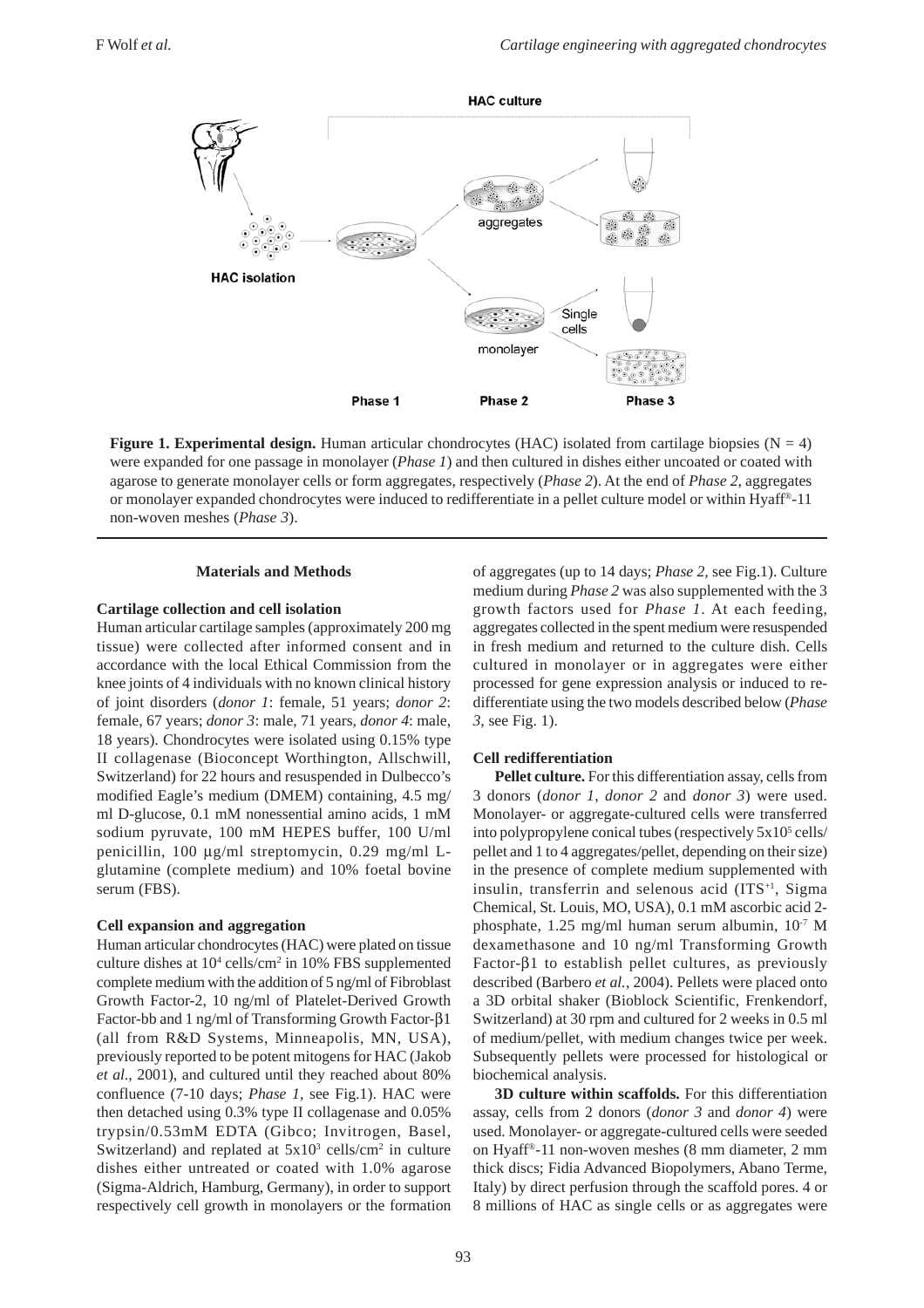perfused in alternate directions through each mesh in 4 ml of culture medium at a superficial velocity of 3 ml/min for 24 hours (Wendt *et al.*, 2003). The number of cells in aggregates was estimated by measuring the DNA contents of aliquots of cell-cluster suspension on the day before the seeding. After perfusion seeding the resulting cell-scaffold constructs were processed histologically to examine the distribution of the cells thought the scaffold, by quantifying the DNA content to assess the cell seeding efficiency, or transferred on agarose coated dishes and cultured in complete medium supplemented with 10% FBS, 0.1 mM ascorbic acid 2-phosphate, 10 mg/ml Insulin and 10 ng/ml Transforming Growth Factor-b3 for 4 weeks with medium changes twice per week (Candrian *et al*., 2008).

### **Analyses of cells and tissues**

**Real-time quantitative RT-PCR assays.** Total RNA of cells after *Phase 2* (see Fig. 1) was extracted using Trizol (Life Technologies, Basel, Switzerland) and the standard single-step acid-phenol guanidinium method. RNA was treated with DNAseI using the DNA-free<sup>TM</sup> Kit (Ambion/ Applied Biosystems, Foster City, CA, USA) and quantified spectrometrically. cDNA was generated from 3 μg of RNA by using 500 μg/ml random hexamers (Catalys AG, Wallisellen, Switzerland) and 1 μl of 50 U/ml Stratascript<sup>™</sup> reverse transcriptase (Stratagene, Amsterdam, the Netherlands), in the presence of dNTPs. Real-time RT-PCR reactions were performed and monitored using the ABI Prism 7700 Sequence Detection System (Perkin-Elmer/ Applied Biosystems, Rotkreuz, Switzerland). After an initial denaturation at 95°C for 10 min, the cDNA products were amplified with 45 PCR cycles, consisting of a denaturation step at 95°C for 15 s and an extension step at 60°C for 1 min. The following primers and probes were used at the concentrations indicated in parenthesis:

```
CII-forward primer:
5'-GGCAATAGCAGGTTCACGTACA (900 nM),
CII-reverse primer:
5'-CGATAACAGTCTTGCCCCACTT (900 nM),
CII-probe:
5'-CCGGTATGTTTCGTGCAGCCATCCT (200 nM);
18-S-forward primer:
5'-CGGCTACCACATCCAAGGAA (26 nM),
18-S-reverse primer:
5'-GCTGGAATTACCGCGGCT (26 nM),
18-S-probe:
5'-TGCTGGCACCAGACTTGCCCTC (50 nM).
```
For each sample, the threshold cycle (Ct) value was determined as the cycle number at which the fluorescence intensity reached 0.05. For each cDNA sample, the value of 18-S was subtracted from the Ct value of the target gene, to derive μCt. The level of expression of type II collagen was calculated as 2<sup>μCt</sup>. Each sample was assessed at least in duplicate.

**DNA and Glycosaminoglycan (GAG) quantification.** Aggregates generated at different times during *Phase 2* (i.e., at day 0, 2, 4, 6, 8 and 14), pellets cultured for 2 weeks and cell-scaffold constructs immediately after seeding or 4 weeks's culture were digested with protease K (0.5 ml of 1 mg/ml protease K in 50 mM Tris with 1 mM EDTA, 1 mM iodoacetamide, and 10 μg/ml pepstatin-A for 15 hours at 56°C) as previously described (Hollander *et al.*, 1994). The DNA amount was measured spectrofluorometrically using the CyQUANT® Kit (Molecular Probes, Eugene, OR, USA) following the kit's instruction. Briefly, CyQUANT® NF dye reagent was applied to cell lysets aliquoted in a 96-well plate (3 wells per sample). After a 30 minute incubation, fluorescence was measured (excitation: 485 nm; emission: 530 nm) and compared to standard curve prepared simultaneously using calf thymus DNA.

Glycosaminoglycan (GAG) contents of pellets and constructs were measured spectrophotometrically using the dimethylmethylene blue (DMMB) assay (Farndale *et al*., 1986). Briefly, DMMB solution was applied to cell lysets aliquoted in a 96-well plate (4 wells per sample). Absorbance was measured at 525 nm and compared to curve prepared simultaneously using chondroitin sulphate (Sigma-Aldrich). GAG contents of pellets and cell-scaffold constructs are reported as μg GAG / μg DNA.

**Histological analysis.** Cell pellets and cell-scaffold constructs were fixed in 4% formalin, embedded in paraffin, cross-sectioned (5 μm thick) and stained with Safranin O for sulphated GAG.

**Statistical Analysis.** All values are presented as mean ± standard deviation of measurements from 3 independent experiments (i.e., with cells from the 3 different donors). Differences among experimental groups were assessed by Mann Whitney tests, and considered statistically significant with  $P < 0.05$ .

# **Results and Discussion**

# **Proliferation and differentiation stage of HAC cultured in monolayer or in aggregates**

In the first set of experiments HAC were cultured in monolayer or on agarose coated dish in the presence of a growth factor combination (namely TGFβ-1, FGF-2 and PDGF-BB) known to strongly enhance the proliferation rate of monolayer cultured chondrocytes (Barbero *et al*., 2003). HAC cultured on agarose coated surfaces remained non-adherent and formed aggregates growing in size with time, in agreement with previous studies (Archer *et al.*, 1990; Izumi *et al*., 2000; Kolettas *et al*., 1995; Anderer and Libera, 2002). In particular, during the first 6 days of aggregate culture cells generated rather uniformly sized aggregates (size 15-70 μm), which during the second week of expansion tended to fuse together and form larger aggregates, with highly variable sizes (Fig. 2A). The amount of DNA in aggregate cultures increased significantly from day 2 to day 6 (by 3.2-fold), but did not further increase with additional culture time (Fig. 2B). During the first 6 days of culture in *Phase 2*, as compared to monolayer-expanded cells, the proliferation rate of HAC cultured in aggregates was 5.4-fold lower (Fig. 2C), whereas the expression of collagen type II mRNA was about two orders of magnitude higher (Fig. 2D), and only about 5-fold lower than in native cartilage tissues. Our findings are in general agreement with those by Kolettas *et al*. (1995), reporting that chondrocytes in aggregates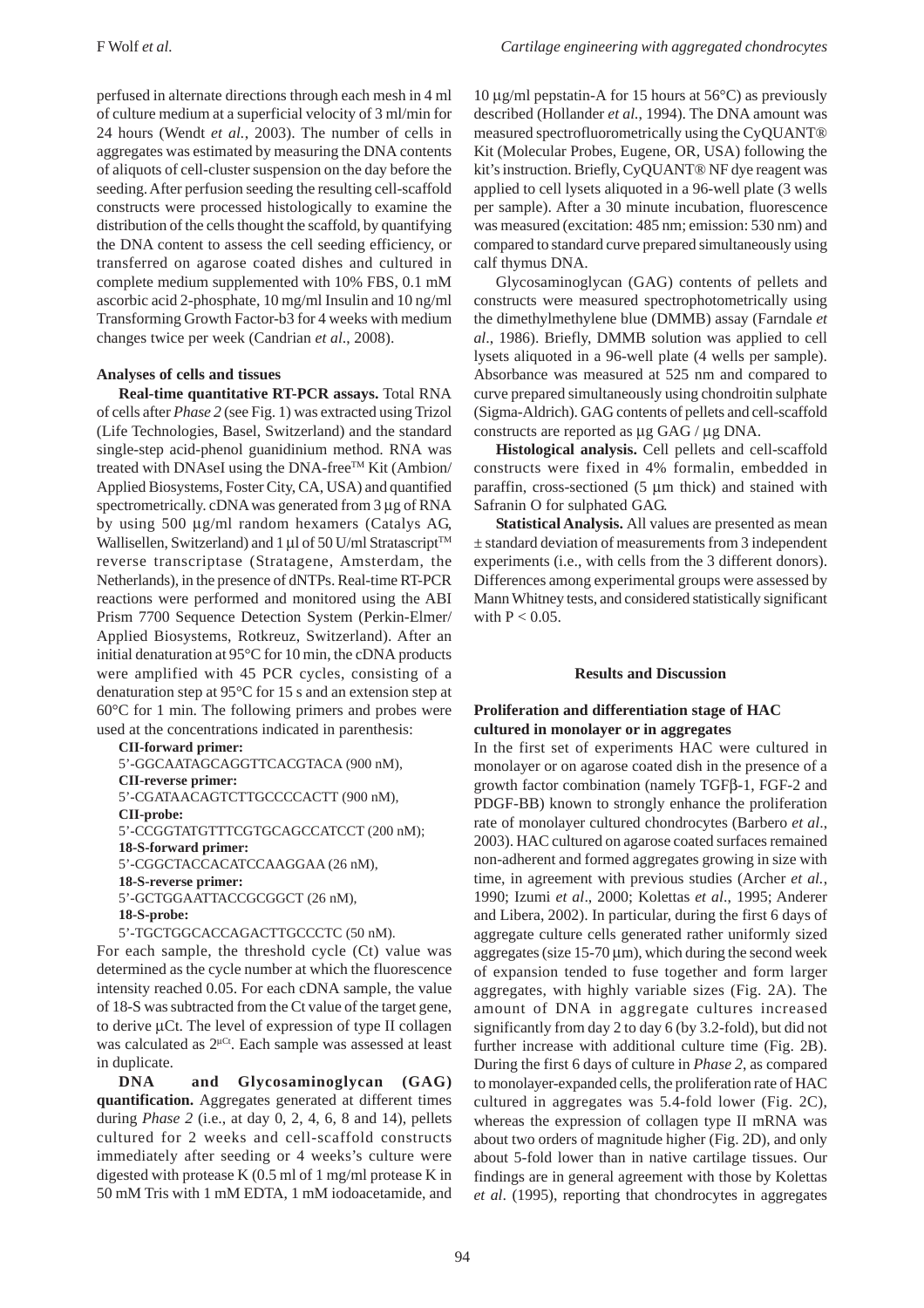

**Figure 2. Morphology, proliferation capacity and phenotype of human articular chondrocytes (HAC) expanded in monolayer or aggregates.** (**A**) Representative pictures of monolayer (**I**) and aggregates (**II**, **III** and **IV**) formed by HAC at day 3 (**II**), 6 (**I** and **III**), or 14 (**IV**) of culture in *Phase 2*. Bar = 100  $\mu$ m. (**B**) DNA quantification of HAC cultured as aggregates for different time points.  $* = p < 0.05$  from the previous time point. (**C**) Proliferation rates of HAC expanded as monolayer or aggregates. \* = p<0.05 from monolayer. (**D**) Real time RT-PCR analysis of the mRNA expression of collagen type II by HAC after 6 days of culture in *Phase 2*. The dashed line indicates the mean collagen type II mRNA expression level of corresponding native tissues.  $* =$ p<0.05 from monolayer.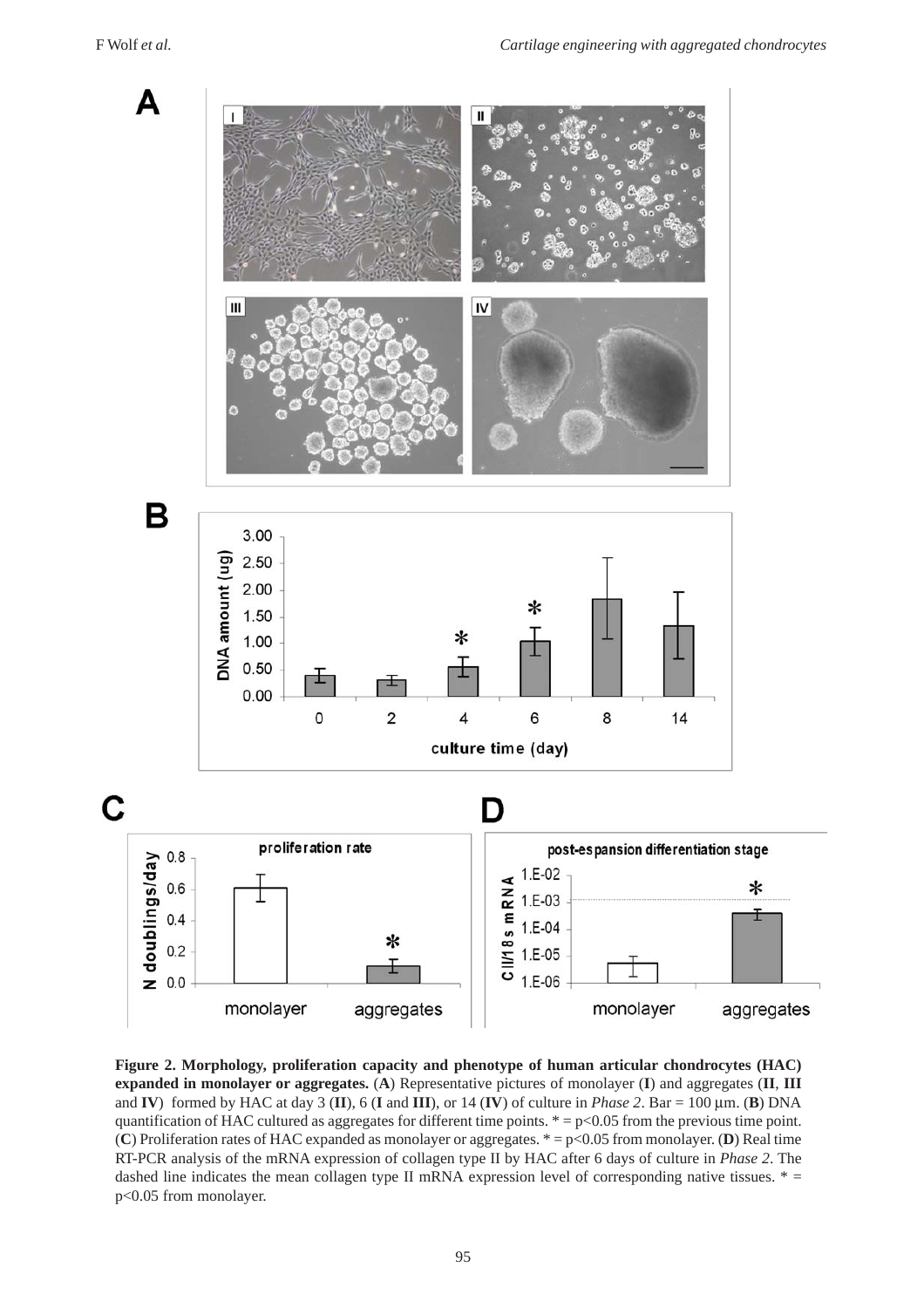



**Figure 3. Redifferentiation of human articular chondrocytes (HAC) cultured as monolayer or aggregates in pellets.** (**A**) Safranin O staining of representative pellets generated by HAC cultured as monolayer (**I** and **III**) or aggregates (**II** and **IV**) after two weeks' culture in chondrogenic medium. Bars =  $100 \mu$ m. (**B**) Sulphated glycosaminoglycan (GAG) content, normalized to the DNA content, of the pellets generated by HAC expanded as monolayer or aggregates after two weeks' culture in chondrogenic medium.

expressed higher amounts of collagen type II both at mRNA and protein level than those cultured in monolayer. The limited proliferative activity of chondrocytes in aggregates, despite the medium supplementation with potent mitogens, is also consistent with previous reports on disc cells, which were found to weakly respond to the mitogenic factor PDGF when cultured in alginate (Gruber and Hanley, 2000).

Since aggregate culture did not result in relevant proliferation (i.e., only about 1 doubling in the first 6 days), for subsequent experiments of tissue formation (*Phase 3*) we compared cells cultured as monolayer or as aggregates in *Phase 2* only for 3 days. Thus, for these experiments aggregation in *Phase 2* was not used to further expand cells, but only to pre-condition cells for subsequent chondrogenesis assays.

## **Redifferentiation of HAC cultured in monolayer or in aggregates**

**Pellet culture.** HAC from three donors cultured in monolayer or aggregates for 3 days in *Phase 2* were transferred into a pellet culture model and induced to redifferentiate in the presence of chondrogenic stimuli. After 2 weeks' culture, pellets generated by aggregated HAC were generally more intensely stained for GAG than those generated by monolayer-expanded cells isolated from the same donors, although variable levels of GAG staining intensity were observed in pellets derived by different aggregates from the same primary culture (Fig 3A). Thus, no statistically significant difference in the biochemically determined GAG/DNA could be established (Fig. 3B). The variations observed among aggregates might be due to the fact that they were formed by distinct sub-populations of chondrocytes present within native cartilage (Barbero *et*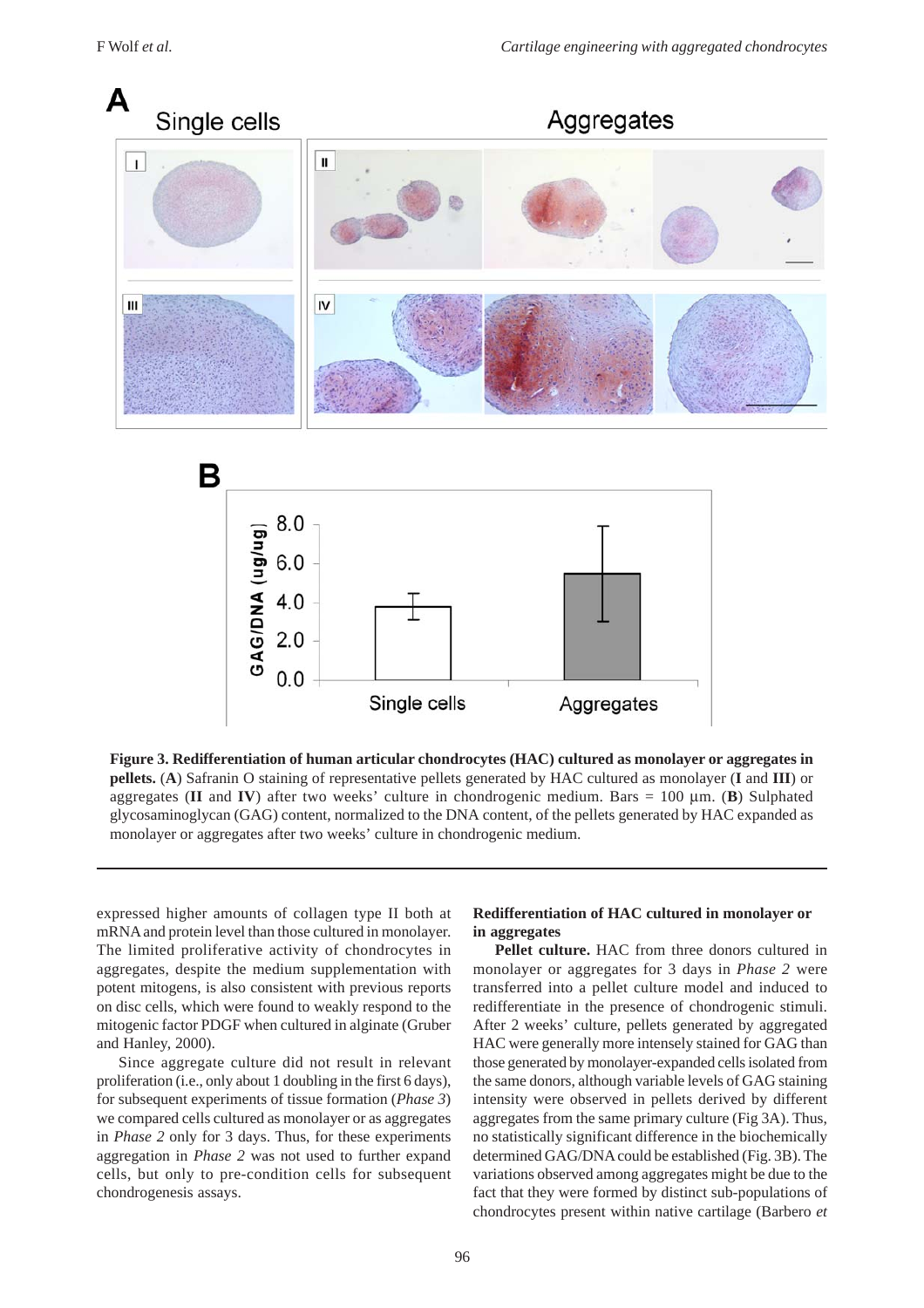

**Figure 4. Redifferentiation of human articular chondrocytes (HAC) derived from** *donor 3* **(71 y) or** *donor 4* **(18 y) seeded as monolayer or aggregates within a scaffold.** (**A-B**) Distribution of HAC thought the Hyaff®-11 non-woven meshes following 24 hours perfusion seeding of cells cultured as monolayer (**I**) or aggregates (**II**). (**C**-**D**) Safranin O staining of representative constructs generated by HAC cultured as monolayer (**I**) or aggregates (**II**) after two weeks' culture in chondrogenic medium. Bars = 100 μm. (**E**-**F**) Sulphated glycosaminoglycan (GAG) content of the resulting tissues, reported as total amounts / scaffold (**I**) or after normalization to the DNA content (**II**).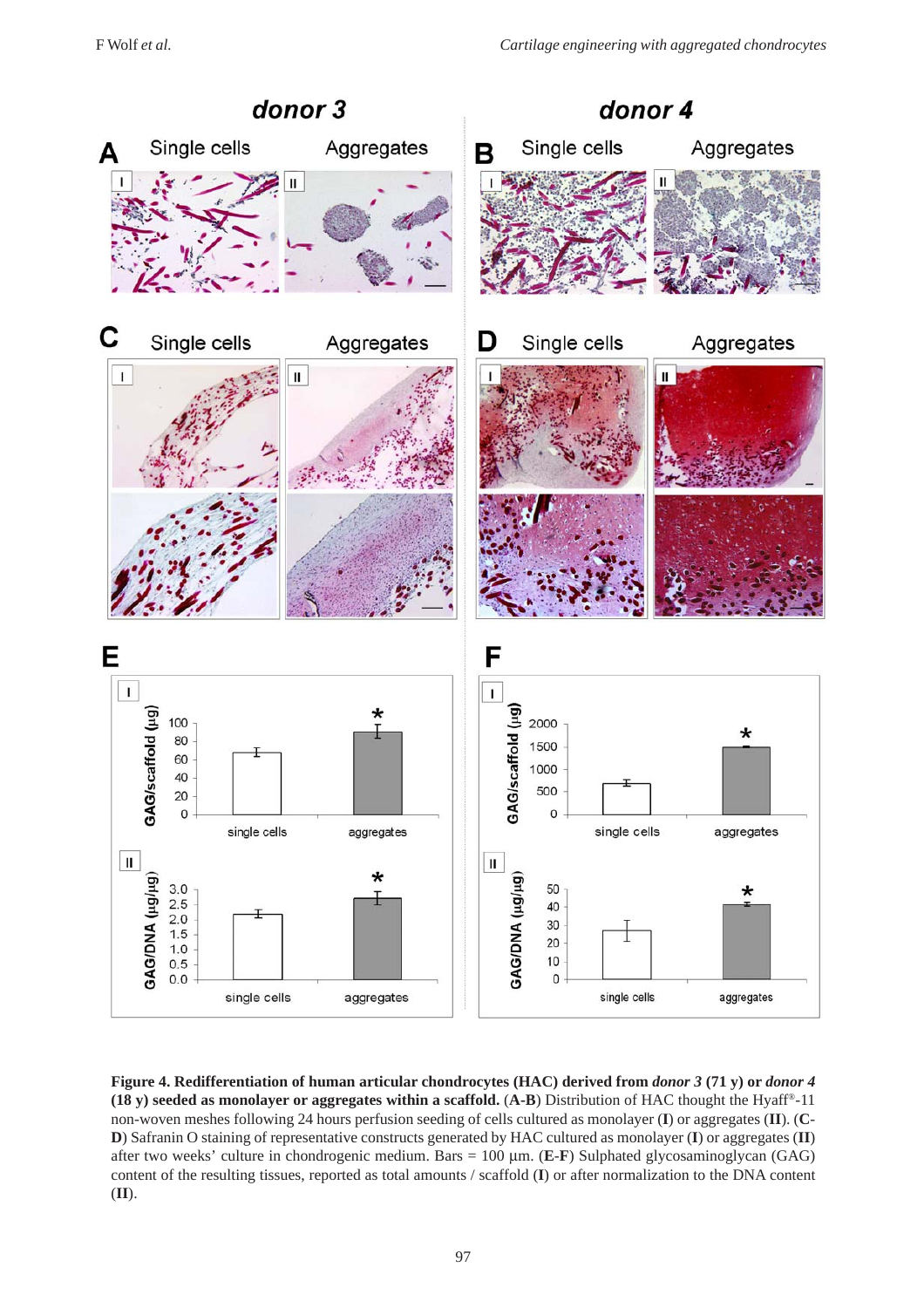*al.*, 2003; Thornemo *et al.*, 2005), or that they were at different stages of development upon transfer into pellets. Alternatively, since the number of chondrocytes per aggregate could not be controlled, the variability in the chondrogenesis among aggregates might have resulted from differences in their size, in turn affecting patterns of nutrition and/or generation of oxygen gradients.

**3D culture within scaffolds.** HAC from *donor 3* (71 years) were cultured in monolayer or aggregates for 3 days in *Phase 2* and then seeded within Hyaff®-11 meshes under direct perfusion at a density of 4 millions of cells per scaffold. The efficiency of seeding of both monolayer- or aggregate-cultured chondrocytes, calculated by assessing the DNA content of seeded constructs, was consistently greater than 90%. After 4 weeks' culture in chondrogenic medium, cells expanded in monolayer remained fibroblastic and the resulting tissues were only faintly stained for GAG (Fig. 4C). In contrast, HAC cultured in aggregates for 3 days had a more round morphology and generated scattered areas of Safranin O-positive matrix. Biochemical analyses confirmed a significantly higher accumulation of GAG in scaffolds seeded with aggregateas compared to monolayer-cultured cells (Fig. 4E). The overall limited extent of chondrogenesis, under similar conditions previously reported to support cartilage tissue formation, can be explained by the rather old age of the donor (Barbero *et al.*, 2004) and/or the low cell seeding density used (Moretti *et al*., 2005) (Fig 4A). We thus performed one additional experiment in which cells derived from a younger donor (*donor 4*, 18 years) were seeded at higher density in the scaffold (i.e.: 8 millions cells/scaffold) as single cells (i.e.: cells cultured in monolayer) or aggregates. Histological analysis of scaffolds after 24 hours perfusion seeding confirmed that scaffolds seeded with HAC from *donor 4* were more cellular than those seeded with HAC from *donor 3* and indicated that, while single cells were uniformly distributed through the scaffolds, aggregates were mainly concentrated at the periphery (Fig 4A-B). Despite the generally higher extent of chondrogenesis by cells from *donor 4* in each culture condition, the trend of improved deposition of GAG following pre-aggregation was confirmed (Fig. 4D and F). Enhancement of chondrogenesis following cell aggregation may be explained by early upregulation of cell-cell and cell-matrix adhesion molecules, which are known to be key to initiate the chondrocyte differentiation program during mesenchymal condensation (Tavella *et al*., 1997). This interpretation would be consistent with a less marked effect of HAC aggregation in the pellet culture model, where the high cell density would already induce upregulation of such molecules (DeLise *et al*., 2000). The results are also consistent with the findings of Masuda *et al.* (2003) that a first step of chondrocyte culture in alginate induces the production of a proteoglycan-rich cell associated matrix (CM) and the formation of cartilaginous structures following culture of the recovered cells and CM from the beads within a porous membrane. Preferential chondrogenesis at the periphery of the aggregate-seeded scaffolds could be explained by an initially higher cell density in the outer region of the constructs, which in turn could result from a limited penetration of the aggregates

through the scaffold pores during seeding, and/or from limited nutrition of cells in the interior regions. A higher uniformity of the engineered cartilage grafts could thus be obtained by (i) standardizing the size and shape of the aggregates into a suitable range (e.g., by using hanging drop methods (Kelm *et al*., 2003; Del Duca *et al.,* 2004)), (ii) using scaffolds with a more open pore structure (e.g., rapid-prototyped structures with grid shapes (Woodfield *et al*., 2004)), and/or (iii) increasing mass transport through the constructs (e.g., continuing the perfusion regime following cell seeding (Wendt *et al*., 2006)).

#### **Conclusions**

We have shown that even in the presence of strong chondrocyte mitogens, HAC in aggregate cultures undergo a limited extent of growth, but their dedifferentiation is strongly reduced as compared to cells expanded in monolayer for the same time. Aggregation of HAC prior to perfusion-seeding into porous scaffolds enhanced chondrogenesis and allowed generation of cartilage tissues with increased GAG contents. Our study provides a proofof-principle that HAC expansion in monolayer combined with a subsequent short culture phase in aggregate prior to seeding into a scaffold could be a valid strategy to engineer cartilage grafts starting from the limited number of cells that can be isolated from a small biopsy.

#### **Acknowledgements**

Hyaff®-11 was kindly provided by Fidia Advanced Biopolymer, Abano Terme, Italy.

#### **References**

Anderer U, Libera J (2002) *In vitro* engineering of human autogenous cartilage. J Bone Miner Res **17**: 1420- 1429.

Archer CW, McDowell J, Bayliss MT, Stephens MD, Bentley G (1990) Phenotypic modulation in subpopulations of human articular chondrocytes *in vitro*. J Cell Sci **97**: 361-371.

Barbero A, Ploegert S, Heberer M, Martin I (2003) Plasticity of clonal populations of dedifferentiated adult human articular chondrocytes. Arthritis Rheum **48**: 1315- 1325.

Barbero A, Grogan S, Schafer D, Heberer M, Mainil-Varlet P, Martin I (2004) Age related changes in human articular chondrocyte yield, proliferation and postexpansion chondrogenic capacity. Osteoarthritis Cartilage **12**: 476-484.

Barbero A, Grogan SP, Mainil-Varlet P, Martin I (2006) Expansion on specific substrates regulates the phenotype and differentiation capacity of human articular chondrocytes. J Cell Biochem **98**: 1140-1149.

Benya PD, Shaffer JD (1982) Dedifferentiated chondrocytes reexpress the differentiated collagen phenotype when cultured in agarose gels. Cell **30**: 215- 224.